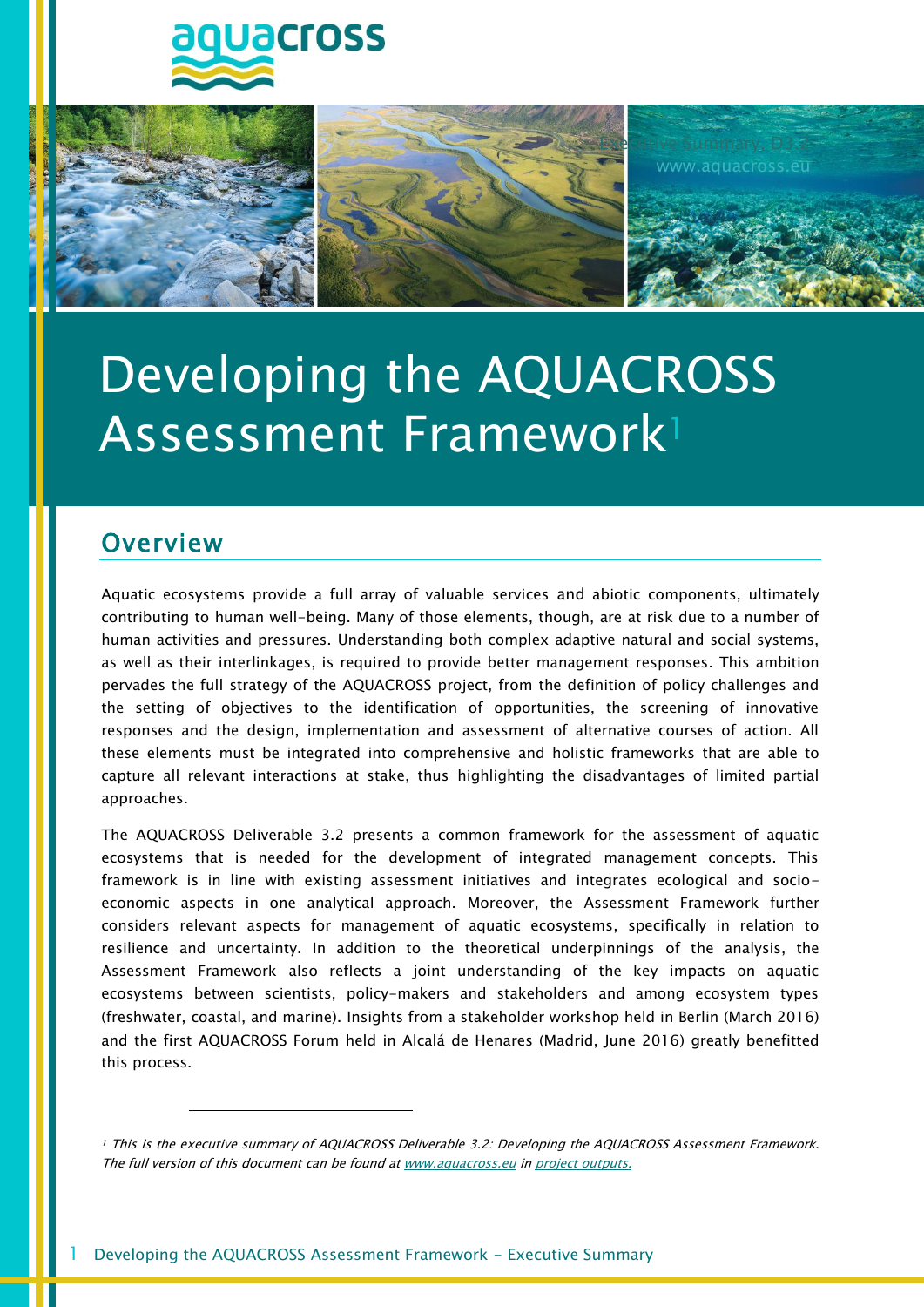

The framework, as a living document, facilitates synergies and identifies critical linkages between the different elements of the project:

- ▶ The analysis of links between drivers of aquatic ecosystem change and relevant pressures.
- The assessment of causalities between biodiversity and ecosystem functions and services, as well as their abiotic components.
- $\triangleright$  The impact of drivers on the status and trends of biodiversity, ecosystem functions and services.
- The development of indicators to capture all relevant social-ecological-economic dimensions at the case-study level and beyond.
- The design and implementation of ecosystem-based management approaches, as innovative responses to enhance the status of aquatic ecosystems, so as to achieve meaningful policy objectives (namely the EU 2020 Biodiversity Strategy and other global biodiversity targets).

The Assessment Framework will be tested in the eight AQUACROSS case studies<sup>2</sup> and applied to a suite of innovative and applicable management solutions for aquatic ecosystems that serve to best enhance, through the conservation of biodiversity, the social-ecological resilience of ecosystems and their capacity to deliver services to society. The project, thus, follows an 'idea to application' approach, building on existing knowledge and generating innovative responses to policy coordination challenges by developing integrative tools and concepts with relevant stakeholders. Yet, the emphasis of Deliverable 3.2, by definition, is not on the application of the Assessment Framework itself, but rather on its design. Further work in the project will stress on the actual implementation of these analytical elements.

Since the Assessment Framework provides the foundations for applied research in the remainder of the project, the target audience of this Deliverable 3.2 is primarily internal (i.e., project partners and key stakeholders). Project partners are meant to apply it throughout the project case studies. Nevertheless, while their inputs are important, feedback from stakeholders is crucial. Stakeholders will support the deployment of the Assessment Framework and its practical application.

Moreover, scientific relevance and applications for policy and business innovation underpin the development and further review of the Assessment Framework, in line with the integrative ambition of AQUACROSS. Therefore, this document intends to use a common language to reach a wider audience in order to achieve its objectives: to develop innovative management approaches and tools focused on the restoration and protection of critical aquatic ecosystem components, as a means to sustain and enhance biological diversity and ensure the delivery of ecosystem services in the long term. The Assessment Framework brings science into the policy-making process, facilitates the analysis of response options and co-learning to change policy directions, and promotes the uptake of business opportunities associated with the sustainable management of flows (and stocks) of ecosystem services, based on new insights.

-

<sup>&</sup>lt;sup>2</sup> The AQUACROSS Assessment Framework will be put in practice i[n eight case studies](http://aquacross.eu/case-studies) and throughout different work packages.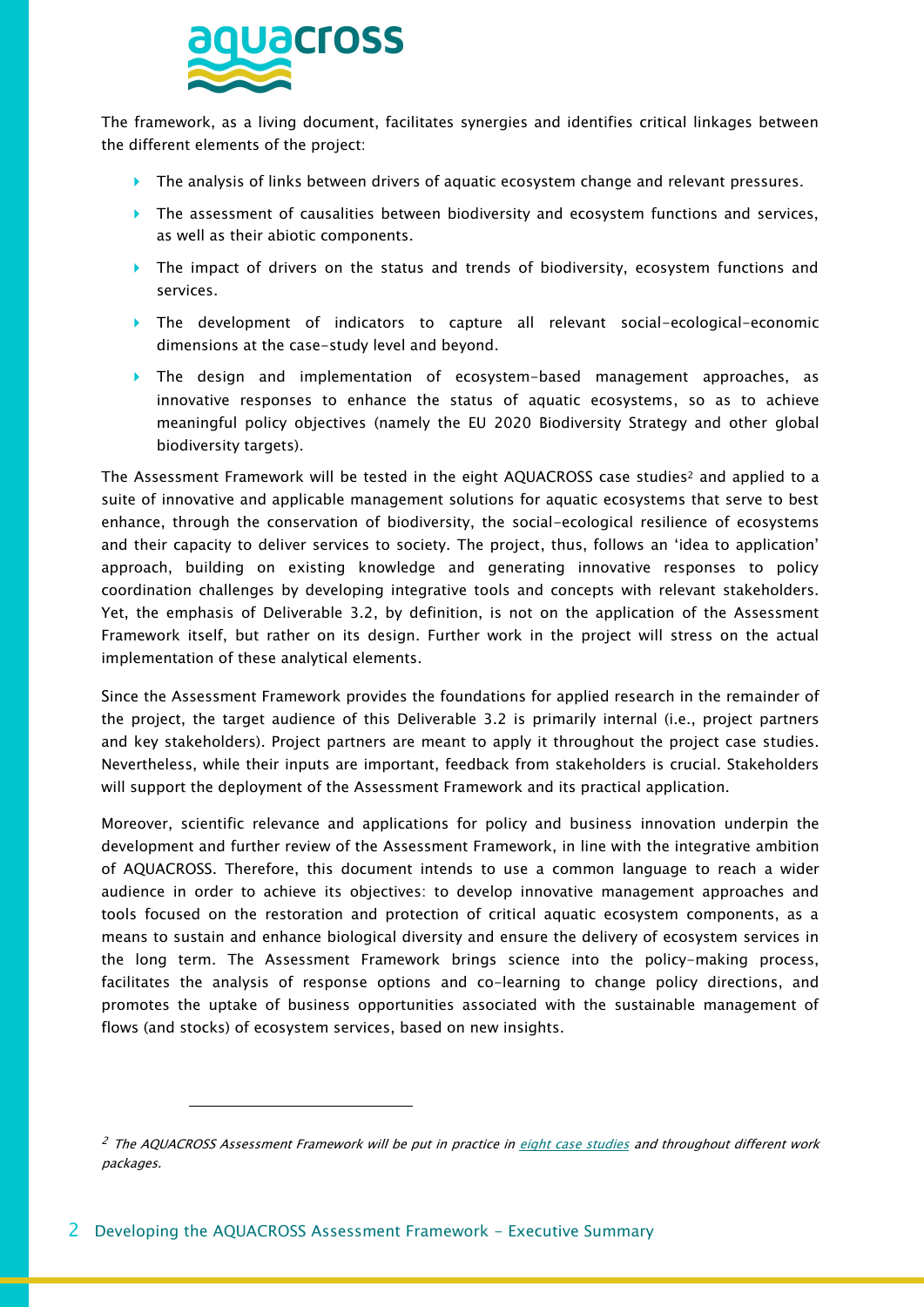

## Bridging Science

Under an ecosystem-based management approach, science is not only intended to inform and make technically sound decisions but rather as a means to build a credible knowledge base through the dialogue and interaction between scientists and stakeholders. This entails the integration of multiple kinds of knowledge, ranging from hard science to storylines.

It is important to highlight that the emphasis should be on management-driven assessment outputs. This entails the need to address upscaling issues, as well as moving from the local to the global dimensions of biodiversity targets, and from the short term to the longer term.

Moreover, integration is at the core of the AQUACROSS concept, making cooperative efforts (within the consortium; between science, policy and business; with a wide array of stakeholders; among different research and innovation actions, etc.) not a choice but rather a logical need. The outcome of these efforts is the AQUACROSS Assessment Framework, which addresses:

- $\blacktriangleright$  The integration of relevant information for the assessment of aquatic ecosystems and their abiotic outputs across the freshwater-saltwater continuum.
- Social-ecological systems in a holistic way, as complex adaptive systems that co-evolve, thereby avoiding traditional silos and biased approaches.
- The integration across all aquatic ecosystems, mobilising expertise and knowledge from biologists, ecologists, chemists, eco-toxicologists, hydrologists, oceanographers, environmental scientists, physicists, economists, IT-experts, and other social scientists.

Significant progress has been driven by interdisciplinary research in the past (and also within the AQUACROSS consortium). This creates good conditions to better understand critical phenomena and thresholds and the emergence of macro-scale structure (i.e. at a watershed or landscape level) from micro-scale interactions. Yet, transdisciplinary research remains a major challenge. So is the analysis of non-linear dynamics and stochasticity or the understanding of tipping points or the operationalisation of resilience of social-ecological systems to external shocks.

Clear knowledge gaps apply to the understanding of the inherent trade-offs between different social-ecological strategies. This Assessment Framework will address these issues on the basis of illustrations provided by the different case studies.

## Fostering Policy Applications and Business Innovation

The AQUACROSS Assessment Framework will enhance the policy relevance of scientific knowledge through the application of well-designed scenarios as communication platforms that bring science into the policy-making process. It allows making stakeholders (including business) aware of multiple relevant interactions in social-ecological systems and helping them assess current practice, screen new opportunities, and improve the design and implementation of policy responses. Policy-relevant scientific knowledge makes the value of science for policy visible and allows the alignment of research, innovation and policy priorities.

The AQUACROSS Assessment Framework will also enhance the scientific foundations of policy. Frontier (or simply new) knowledge is functional to the identification of novel courses of action. It also favours a better identification of the opportunity costs and the benefits of traditional and innovative approaches. It is, therefore, possible to anchor policy debates on empirical evidence, instead of than just on perceptions or prejudices. In the best case this leads to shared views of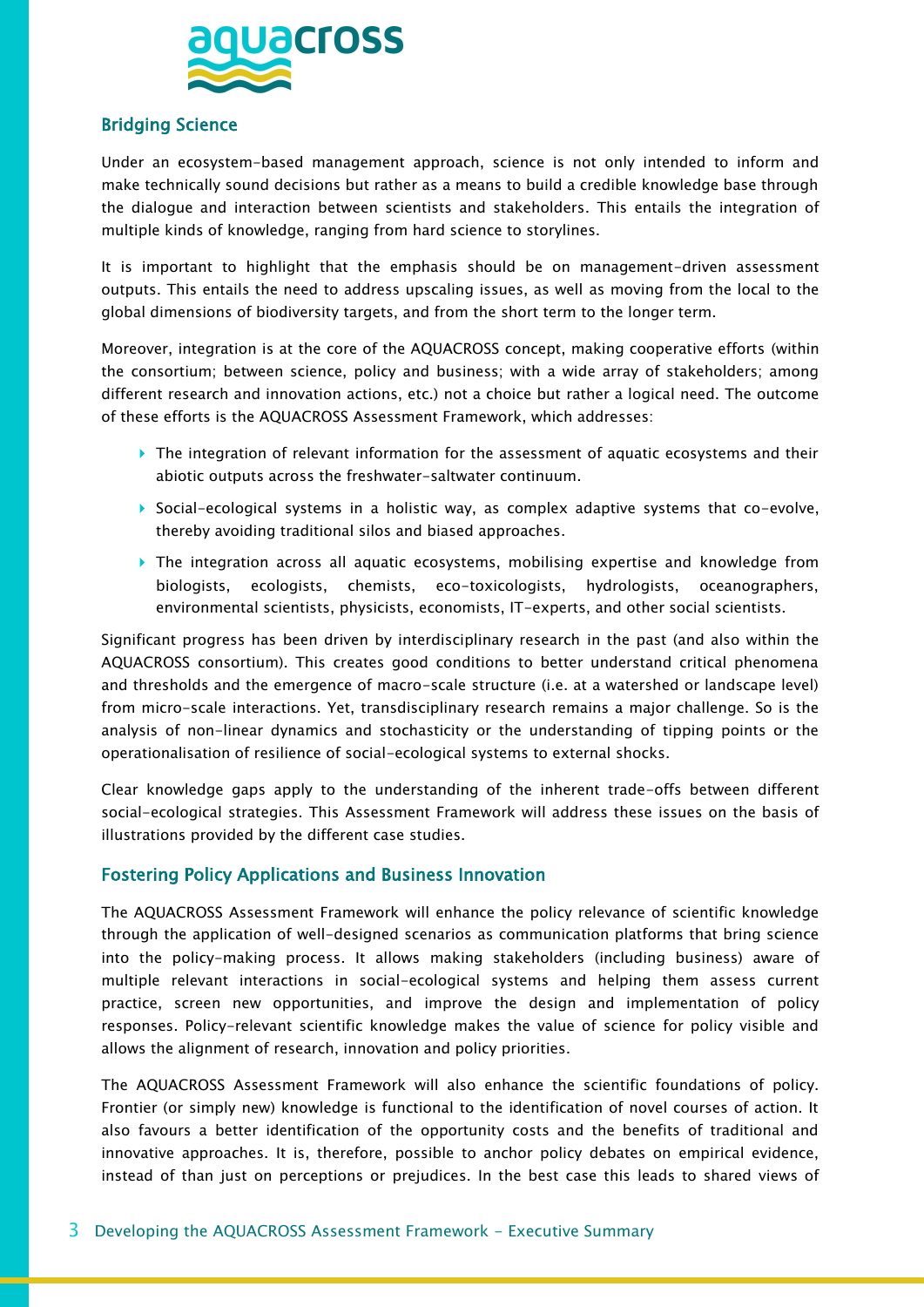

sustainability challenges amongst stakeholders, and to further cooperative responses rather than competitive ones, although it is important to acknowledge uncertainty as per processes involving a significant number of variables and stakeholders.

Policy-making based on scientific knowledge supports a common ground and helps build consensus, hence focusing policy discussions on trade-offs and making choices where stakeholders' preferences and vested interests are relevant. Integration efforts in the Assessment Framework will lead, in turn, to the harmonisation and streamlining of environmental policies under the overall framework of the EU 2020 Biodiversity Strategy and other international biodiversity targets, as well as the coordination of policies in transitional and coastal waters, where different policy directives apply.

# 1 Introduction

 $\overline{a}$ 

Assessing is about evaluating, making (analytical) judgements or statements… It is not just about measuring, describing or informing. Hence, any assessment framework is a means to an end. Within AQUACROSS, the aim is to propose new ways of governing our relationship with nature (and not just with aquatic ecosystems, given the interrelationships with terrestrial ecosystems).

The widely used Drivers-Pressures-State-Impact-Response (DPSIR) framework, demonstrates some weaknesses previously discussed in the AQUACROSS Deliverable 3.1: <sup>3</sup> it does not account for feedback processes, focuses on a single pressure (thus neglecting multiple stressors), does not allow for the discussion and assessment of trade-offs in terms of natural use, conservation, and enhancement, provides limited linkages between ecosystem functions and services and human welfare, and favours reactive and remedial responses rather than proactive and pre-emptive ones. This creates the necessary conditions to highlight the multi-functionality and multiple benefits of ecosystem-based management approaches for biodiversity conservation, hence making the economic case for further investment in these approaches from the public sector, the private sector (through the identification of new business models) and civil society.

For that purpose, it is of paramount importance to understand processes and causes, rather than just describing and measuring states. The Assessment Framework is a critical toolbox to that aim, grounded on conceptual considerations included in the above-mentioned Deliverable 3.1 with the AQUACROSS concept, architecture and heuristics representing significant progress beyond the conventional DPSIR sequence.

The AQUACROSS Assessment Framework deals with at least two main issues: *what* to assess (where we are and where we could go through ecosystem-based management approaches, against baseline scenarios) and *how* to assess this. Information systems, metrics, and descriptive efforts will be relevant, but what is actually required from this Assessment Framework is a more analytical view on the basis of the best available scientific knowledge. Deliverable 3.2 provides a

<sup>3</sup> Gómez et al. (2016).) The AQUACROSS Innovative Concept. Deliverable 3.1, European Union's Horizon 2020 Framework Programme for Research and Innovation grant agreement No. 642317. [Available online](http://aquacross.eu/sites/default/files/D3.1%20Innovative%20Concept.pdf)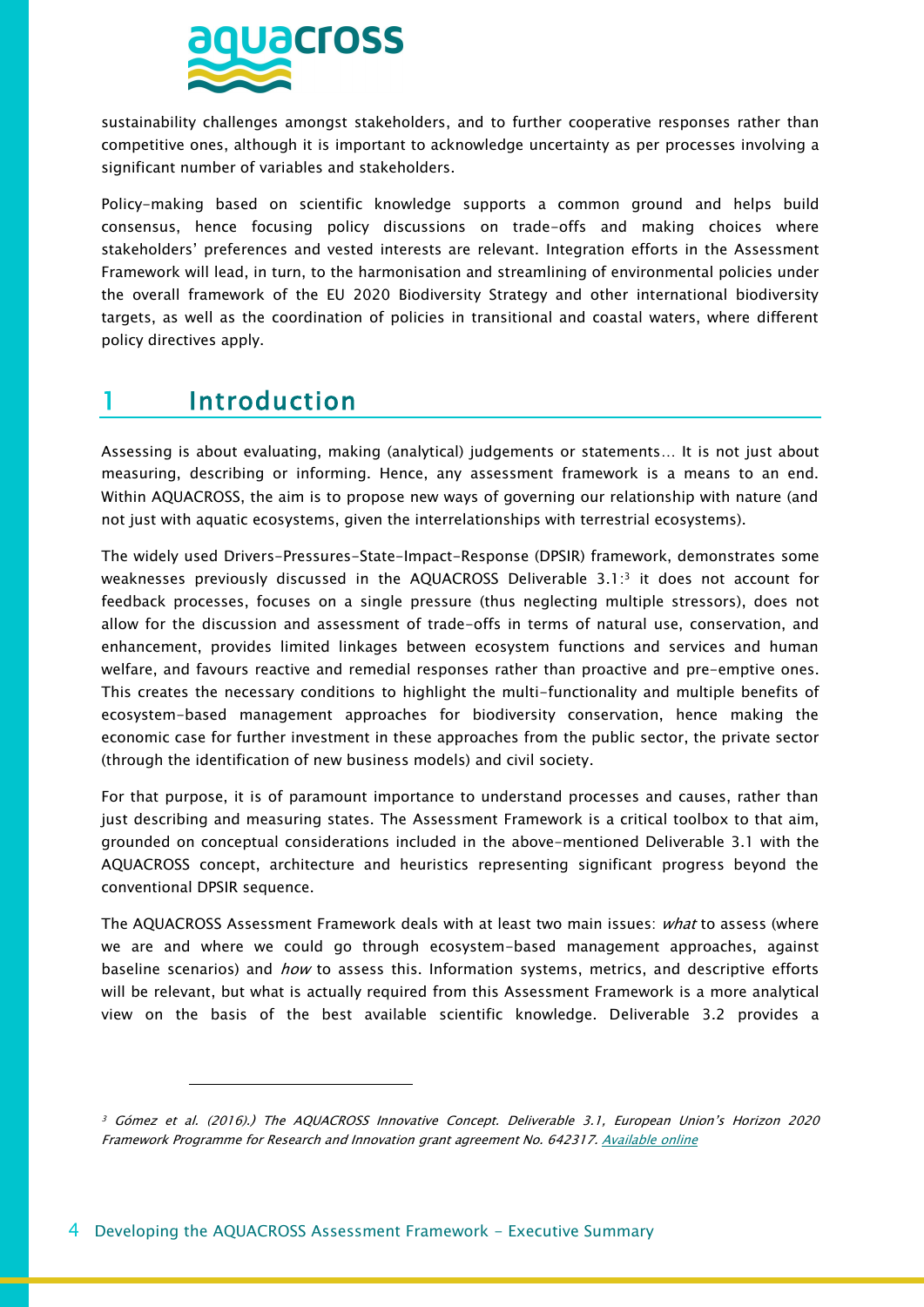

comprehensive overview of these analytical approaches. It follows a logical sequence for the assessment itself, but one that clearly overcomes the traditional DPSIR framework.

## Table 1: Environmental Challenges of the AQUACROSS Case Studies

| <b>AQUACROSS Case Study</b>                                                                                                                                                                 | <b>Examples of Some Environmental</b><br><b>Challenges Found in Case Studies</b>                                       |
|---------------------------------------------------------------------------------------------------------------------------------------------------------------------------------------------|------------------------------------------------------------------------------------------------------------------------|
| <b>Case Study 1:</b> Trade-offs in ecosystem-based fisheries<br>management in the North Sea aimed at achieving<br><b>Biodiversity Strategy targets</b>                                      | Pressures from Fishing (extraction of<br>species)                                                                      |
| Case Study 2: Analysis of transboundary water ecosystems and<br>green/blue infrastructures in the Intercontinental<br>Biosphere Reserve of the Mediterranean Andalusia<br>(Spain) - Morocco | Organic pollution (Nutrients) and water<br>abstraction                                                                 |
| <b>Case Study 3:</b> Danube River Basin – harmonising inland, coastal and<br>marine ecosystem management to achieve aquatic<br>biodiversity targets                                         | Morphological alterations to river and<br>coastal habitats                                                             |
| Case Study 4: Management and impact of Invasive Alien Species<br>(IAS) in Lough Erne in Ireland                                                                                             | <b>Invasive Alien Species</b>                                                                                          |
| Case Study 5: Improving integrated management of Natura 2000<br>sites in the Vouga River, from catchment to coast,<br>Portugal                                                              | Various sources of micro and macro<br>pollutants, invasive Alien Species,<br>alterations to river and coastal habitats |
| Case Study 6: Understanding eutrophication processes and<br>restoring good water quality in Lake Ringsjön -<br>Rönne å Catchment in Kattegat, Sweden                                        | Organic pollution (Nutrients)                                                                                          |
| Case Study 7: Biodiversity management for rivers of the Swiss<br>Plateau                                                                                                                    | Various sources of micro and macro<br>pollutants, habitat alteration                                                   |
| <b>Case Study 8:</b> Ecosystem-based solutions to solve sectoral conflicts<br>on the path to sustainable development in Azores                                                              | Pressures from Fishing (extraction of<br>species)                                                                      |

# 2 The AQUACROSS Project and D3.2

The AQUACROSS project, funded under the EU's Horizon 2020 Research and Innovation Programme, seeks to improve the management of aquatic ecosystems, thereby supporting the achievement of the EU 2020 Biodiversity Strategy and the Strategic Plan for Biodiversity 2011-2020.

As part of the project work, the AQUACROSS Assessment Framework (current Deliverable 3.2) has been developed as part of Task 3.2 of the project, an ambitious cooperative effort built on Task 3.1 that led to Deliverable 3.1. The overall aim of Task 3.2 is to design the AQUACROSS Assessment Framework by defining concepts and proposing potential methods and tools to be included into specific work-package research, where the framework will be tested in the different case studies (Table 1). Task 3.2 deals with the following objectives: (i) applicability: e.g. linking policy/science in the three aquatic realms; (ii) building from existing knowledge: e.g. enhancing ecosystem-based management with Mapping and Assessment of Ecosystems and their Services (MAES) – while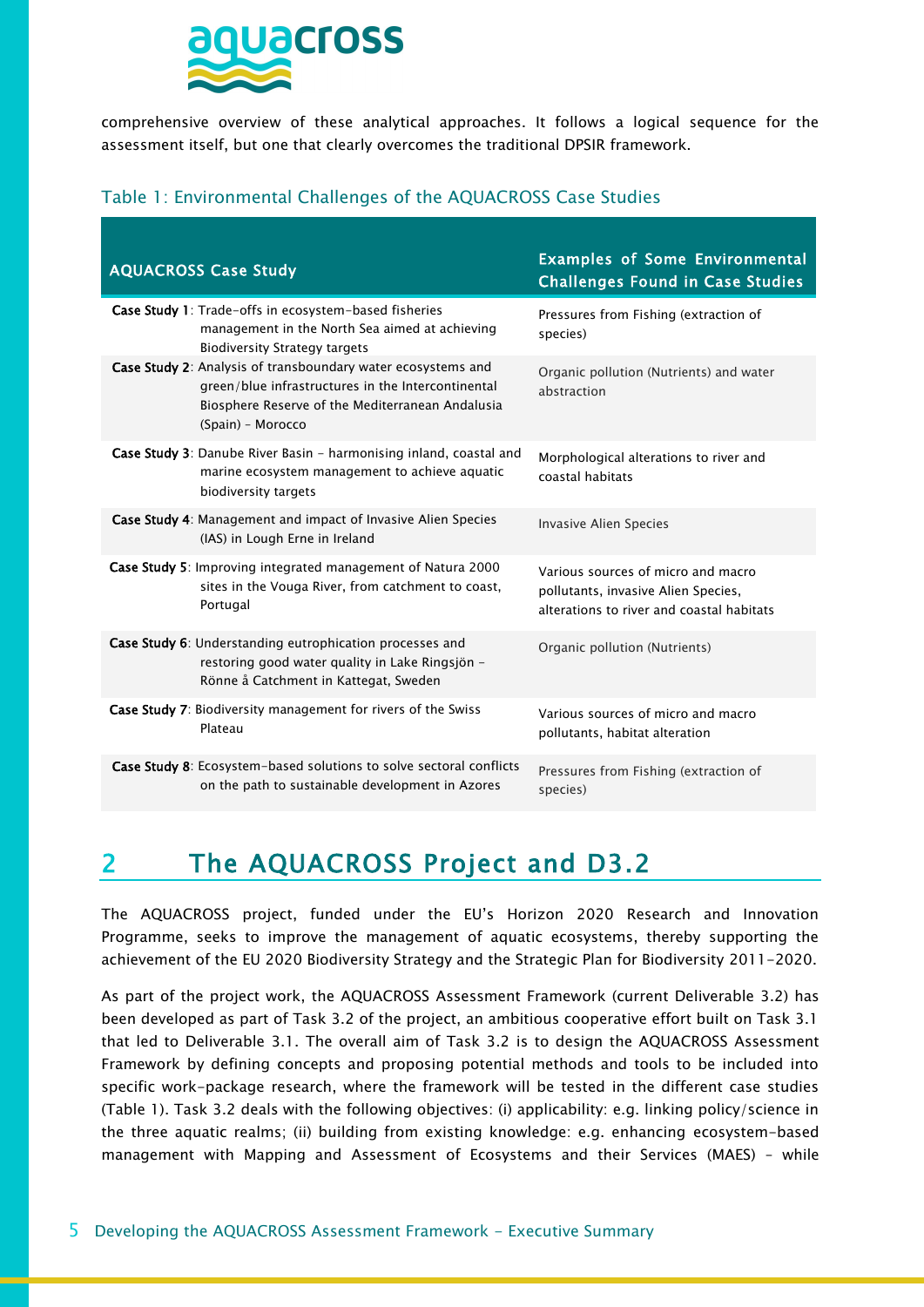

improving MAES, e.g. regarding resilience thinking, etc.; (iii) and relevance: e.g. making ecosystembased management operational.

Focusing initially on the DPSIR framework, the AQUACROSS Assessment Framework provides the elements to assess:

- $\triangleright$  The links between drivers of aquatic ecosystem change and multiple pressures.
- The link between pressures and changes in the state (impacts).
- ▶ The link between impacts and biodiversity loss.
- The link between biodiversity level and ecosystem services delivery.
- The role that ecosystem-based management is to play as an innovative response to biodiversity loss.

By further refining the concept and proposing potential methods and tools to be included into specific work-package research, the AQUACROSS Assessment Framework provides the foundations for applied research throughout the project. Yet, Deliverable 3.2, as a living document, will be tested in the different case studies and further developed as other work packages evolve, leading to the final Assessment Framework: Deliverable 3.3.

# 3 The Assessment Framework as a cooperative effort

The AQUACROSS Assessment Framework is the combination of scientific analyses that stem from different disciplines of knowledge and integrative efforts. This framework should enable analytical advice for the practical application of ecosystem-based management approaches in aquatic ecosystems through relevant models and guidance protocols, while using adequate sets of data and indicators.

Despite the vast number of research initiatives promoting a range of concepts, methods and models that aim to support decision-making and the achievement of EU and other international biodiversity targets, the establishment of an operational framework that links the assessment of efforts towards the conservation of biodiversity and ecosystem functions and services and their integration in public and private decision-making remains challenging.

Therefore, co-building scenarios between stakeholders and researchers is required to facilitate a comprehensive representation of the overall social-ecological system and turn business-as-usual into new policy responses. This exercise may result in the demand of precise and well-focused scientific answers to relevant problems (such as whether reductions in fish biomass landings are due to previous overfishing or to the degradation of the supporting ecosystem, including regulating services). Such an exercise may also provide the basis to build a shared perception of the problem and its driving factors, which is a critical requirement for cooperation and collective action.

# <span id="page-5-0"></span>What is to be assessed

Complex adaptive natural systems are featured by emergent patterns, such as food-web structure and nutrient cycling. Two fundamental and intertwined challenges are to be understood: the

### 6 Developing the AQUACROSS Assessment Framework - Executive Summary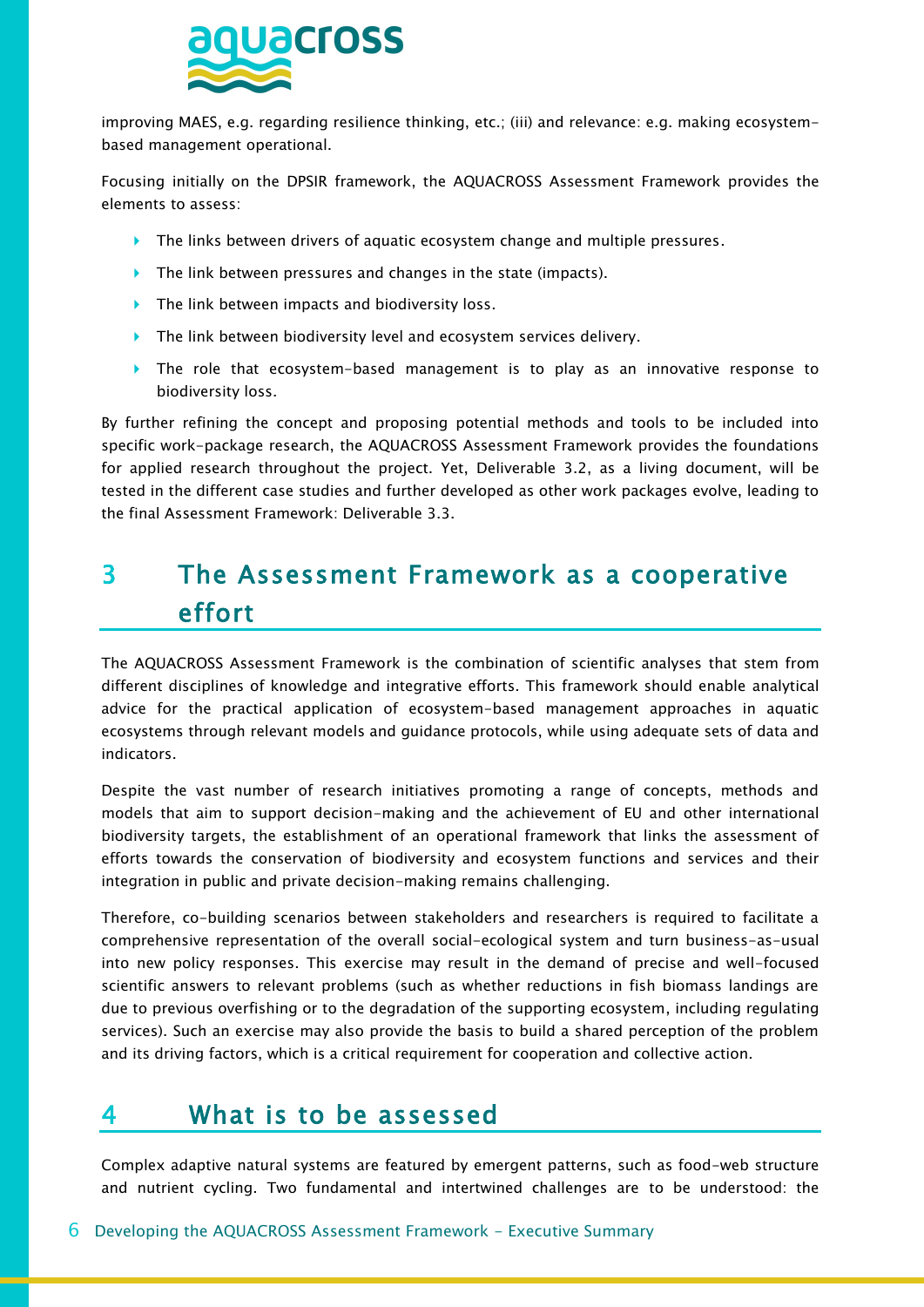

relationships amongst phenomena at different scales (time, space, organisational complexity) and resolving market failures (i.e., public goods, common-pool resource conflicts, externalities) that emerge. In other words, complex dynamics in social-ecological systems and management challenges, where individual behaviour does not necessarily lead to rational and sustainable outcomes for society as a whole or a set of individuals.

Hence, mobilising and integrating knowledge is required to understand how social and ecological systems are linked at multiple levels and across different scales, how these linkages give rise to the dynamics we see at the system level, and what the role of mutual adaptation/co-evolution is (data availability permitting). All this should be functional to a more specific objective on practical grounds, consisting of providing the ends and the means to deliver a better political response to current sustainability challenges in all relevant policy domains linked to water and biodiversity. Comprehensive scenarios, able to inform decision-making instead of bounded models, therefore, are critical given the emphasis on showing the advantages of holistic over partial approaches. This means full scenarios in order to evaluate the pros and cons of taking remedial actions, solving trade-offs, comparing alternative courses of action, improving policy design and implementation, etc. Needless to say, that this ambition will go through a reality check as part of the applied work in the different case studies.

AQUACROSS' baseline scenarios are, therefore, to be built to provide a comprehensive representation of the overall social-ecological system, focusing on the relevant interactions and identifying environmental and policy challenges. This effort combines scientific knowledge and data on stakeholders' perceptions. Therefore, building a baseline scenario is not just a scientific endeavour but also the result of matching this knowledge with expert judgements and stakeholders' beliefs and perceptions.

The AQUACROSS approach consists in co-building these scenarios through a meaningful sciencepolicy dialogue in which, for instance, first impressions by stakeholders on the factors driving ecosystems' degradation are challenged with empirical evidence and scientific explanations. Scenarios are double-edged decision support systems. On one side, they must rely on validated data and sound scientific insights as a critical condition for their credibility. On the other side, they must have the ambition to become a collective representation both of social and ecological problems and opportunities and alternatives to deal with them. Actually, even a sound scenario based on scientific methods and proven facts would only be relevant for policy action if codeveloped or, at worst, assumed by stakeholders (e.g. social agents).

## 5 How to assess it

In order to design baseline scenarios that represent, to a possible extent, the whole socialecological system, there is a need to set the decision context, framing ecological (geographical areas, ecological processes, etc.) and institutional (stakeholders, regulations in place, development trends, etc.) boundaries. Identifying suitable system boundaries that integrate not only the main interacting components but also the leverage points for management to induce a desired change to improving biodiversity levels and ecosystem services delivery is crucial for creating the baseline.

The AQUACROSS Architecture [\(Figure 1\)](#page-7-0) considers two interrelated sets of linkages between the ecological and the socio-economic parts of the system. The supply-side perspective describes and analyses the capacity of the ecological system to fulfil social demands of ecosystem services, thus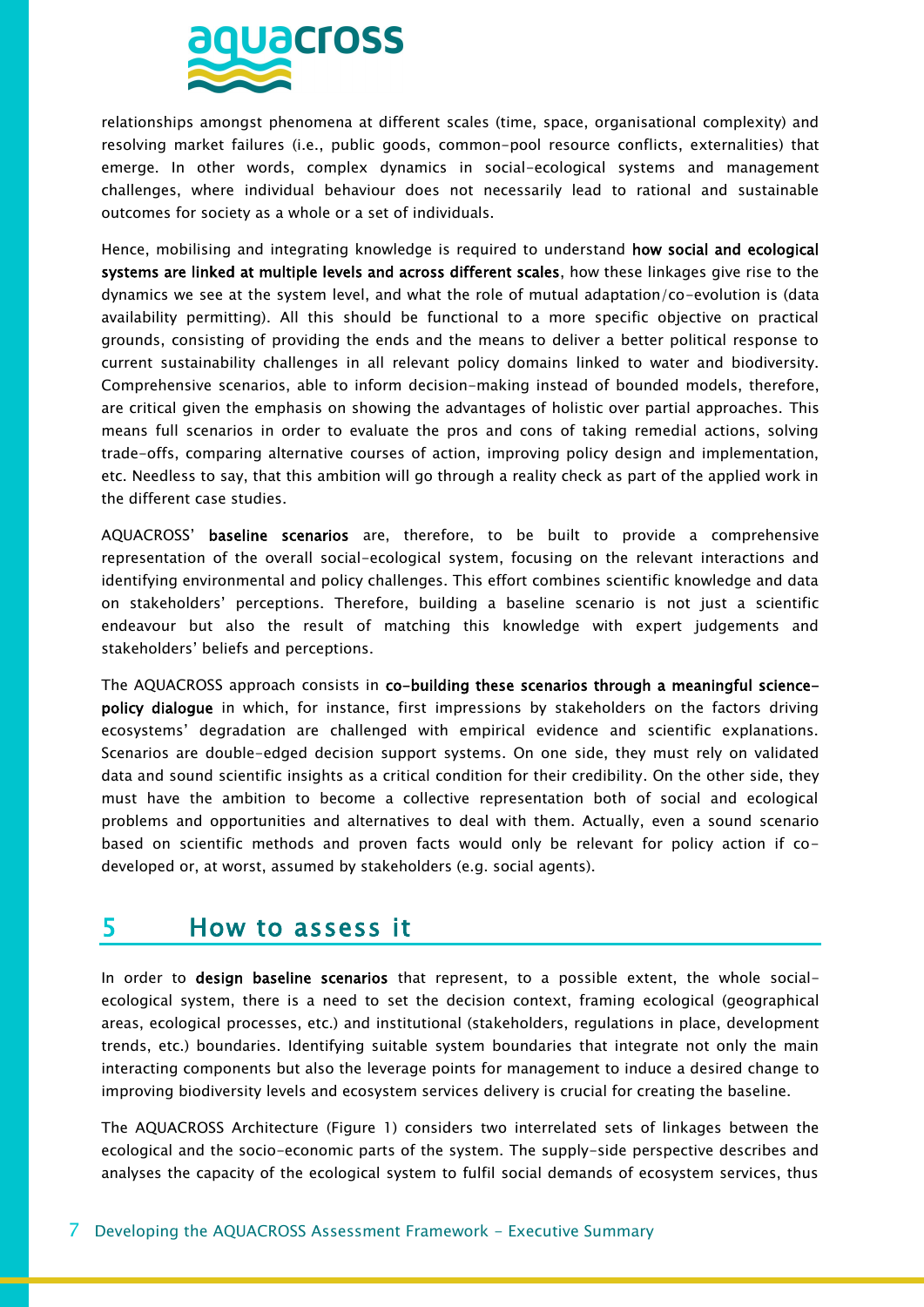

contributing to human welfare. The demand-side perspective, in turn, describes and analyses how the effective demand of all kinds of ecosystem services and abiotic outputs by the socio-economic system affects the ecological system, its structure, and functioning. The supply side influences the demand-side perspective in terms of how the ecosystem benefits society, but it is also influenced in turn by the demand side through drivers, pressures and resulting changes in the state of the ecosystem.



## <span id="page-7-0"></span>Figure 1: System relationships: combining socio-economic and ecological systems

The link between society and ecosystems is analysed through the identification of all relevant social, policy and economic processes that may result in a pressure (or a combination of them) over the ecosystem or, in other words, of the drivers of human pressures over ecosystems. From the AQUACROSS perspective, significant pressures are those that result in a change in ecosystem state and lead to a change in the functioning of the ecosystem, thus potentially impacting both biodiversity and human welfare at once.

The construction process for baseline scenarios is supported by resilience thinking principles, particularly by those principles related to complex adaptive systems and slow variable and feedbacks. Deliverable 3.2 illustrates the application of resilience-related principles to the assessment.

Modelling tools help build baselines. In addition, data flows are definitely necessary in a stepwise assessment. Deliverable 3.2 describes in detail a full workflow that covers species occurrence and environmental variables monitoring data collection, defining objectives from policies and stakeholders, and the evaluation of action strategies and optimisation of management measures.

The definition and structuring of objectives, essential for the assessment, builds upon the baseline analysis, where the main challenge and the policy context is to be set along with policy priorities for the local level. The precise definition of objectives should provide a standpoint for screening, assessing, designing and implementing management alternatives to reach these objectives. Furthermore, the analysis entails the assessment of current status of policy implementation, identifying gaps between baseline and target status (deficits).

#### 8 Developing the AQUACROSS Assessment Framework - Executive Summary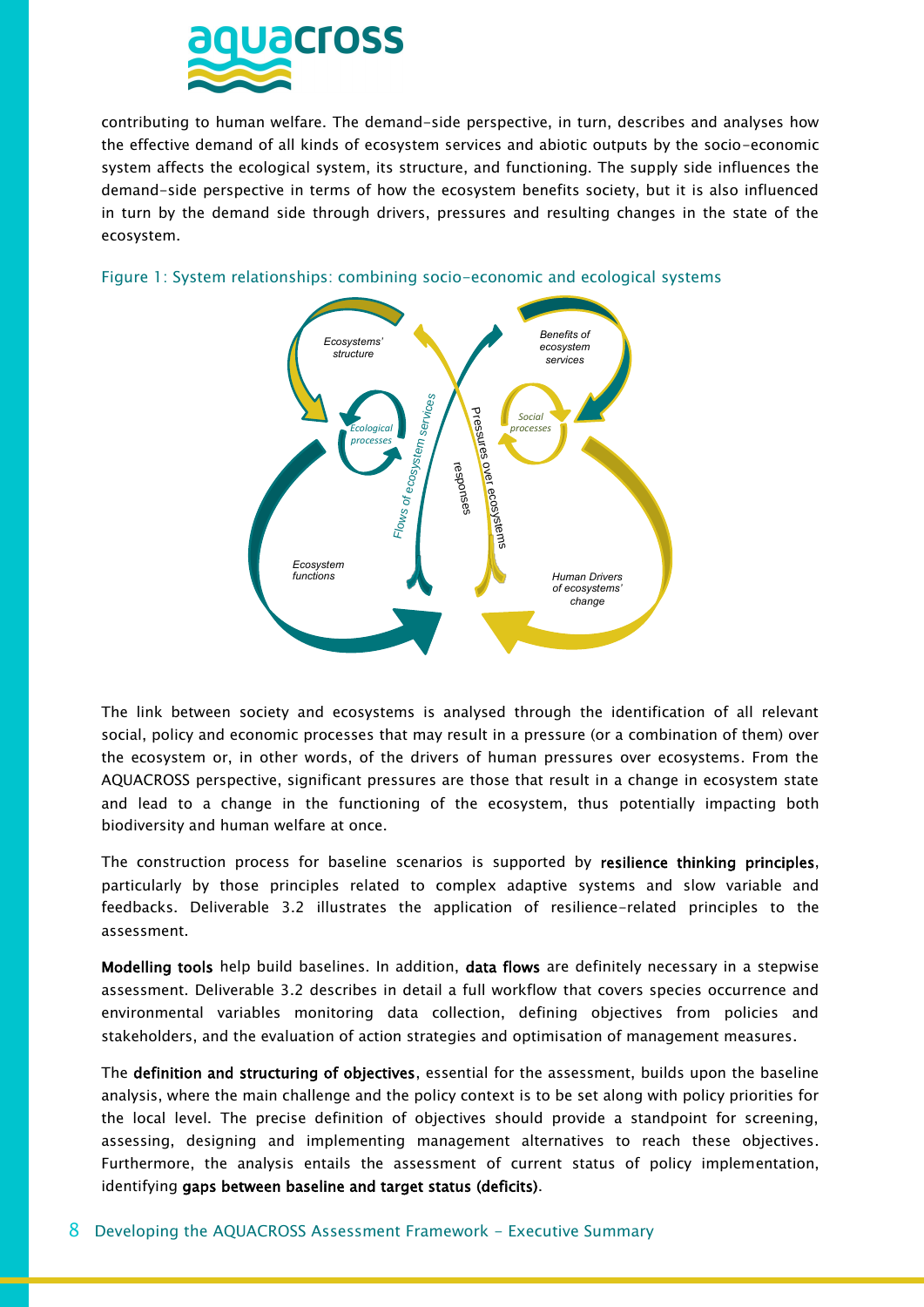

Comparison between objectives and baseline allows the identification of deficits that must be bridged and provides an operational definition of the objectives. This can subsequently be used to assess the effectiveness and facilitate the choice of management measures, which will be suited to achieve policy objectives, and hence reduces deficits. Deliverable 3.2 contains examples of this analysis on aquatic ecosystems.

However, objectives are by no means assessment criteria, which aim to judge the system and the alternative means that may be used to reach those goals. Within the AQUACROSS approach, any policy objective is defined in terms of a desired or target condition of the involved aquatic ecosystem, including its biodiversity level. Thus, the analysis of any other ambition related to the social system (such as mobilising sufficient financial resources, gaining political acceptance, improving social fairness, etc.) is considered within criteria to assess the alternative ways to reach the primary environmental targets, then to assess the institutional capabilities to meet what is actually required for sustainability.

Two types of criteria are provided within the AQUACROSS Assessment Framework: those designed for assessing the whole system (or *system* criteria) and those designed for assessing the outcomes of alternative courses of action (*output* criteria). The exercise entails choosing the most informative ones when judging baseline, policy scenarios or decision-making processes (see Section [4 a](#page-5-0)bove).

- **Baseline scenarios**: Assessment of baselines is essential to identify sustainability problems, representing ongoing processes, supporting the definition of current sustainability challenges, and helping define policy targets at the scale of any study site. Assessment of baselines is also of paramount importance to single out opportunities and barriers to overcome sustainability challenges and, therefore, to support the definition of management strategies. Resilience, adaptability and transformability are criteria to assess the sustainability of ecological and social systems within the AQUACROSS framework.
- ▶ New policy scenarios (EBM): Counterfactual scenarios result from the implementation of ecosystem-based management approaches and should be judged, in general, on the basis of their contribution to sustainability and, in particular, for their intended and realised contribution to reach policy targets (*effectiveness*) and for their contribution to human wellbeing (*efficiency*, *equity*).
- **Decision making processes**: These processes refer to the potential of current institutional policy set-ups to properly address sustainability challenges within prevailing governance structures. It involves criteria for judging the capacity to overcome institutional inertia, technology lock-ins, as well as conventional analytical approaches in order to progress towards better policy coordination, and innovative technological approaches based upon integrative management strategies (i.e., ecosystem-based management). Criteria under this category will support reform efforts as an integral part of ecosystem-based management.

The assessment focuses on human actions and processes in the socio-economic system that drive pressures on aquatic ecosystems, and how changes can be characterised to understand and define the relevant links between society and aquatic ecosystems. This implies assessing drivers, pressures and multiple stressors, to better understand the sensitivity and dynamics of ecosystem services to environmental change (and specifically biodiversity loss), as well as the environmental limits of ecosystems (i.e., threshold analysis).

Managing responses should go beyond the direct regulation of single activities (such as fishing) or related pressures (such as sea floor abrasion) to encompass broader management alternatives such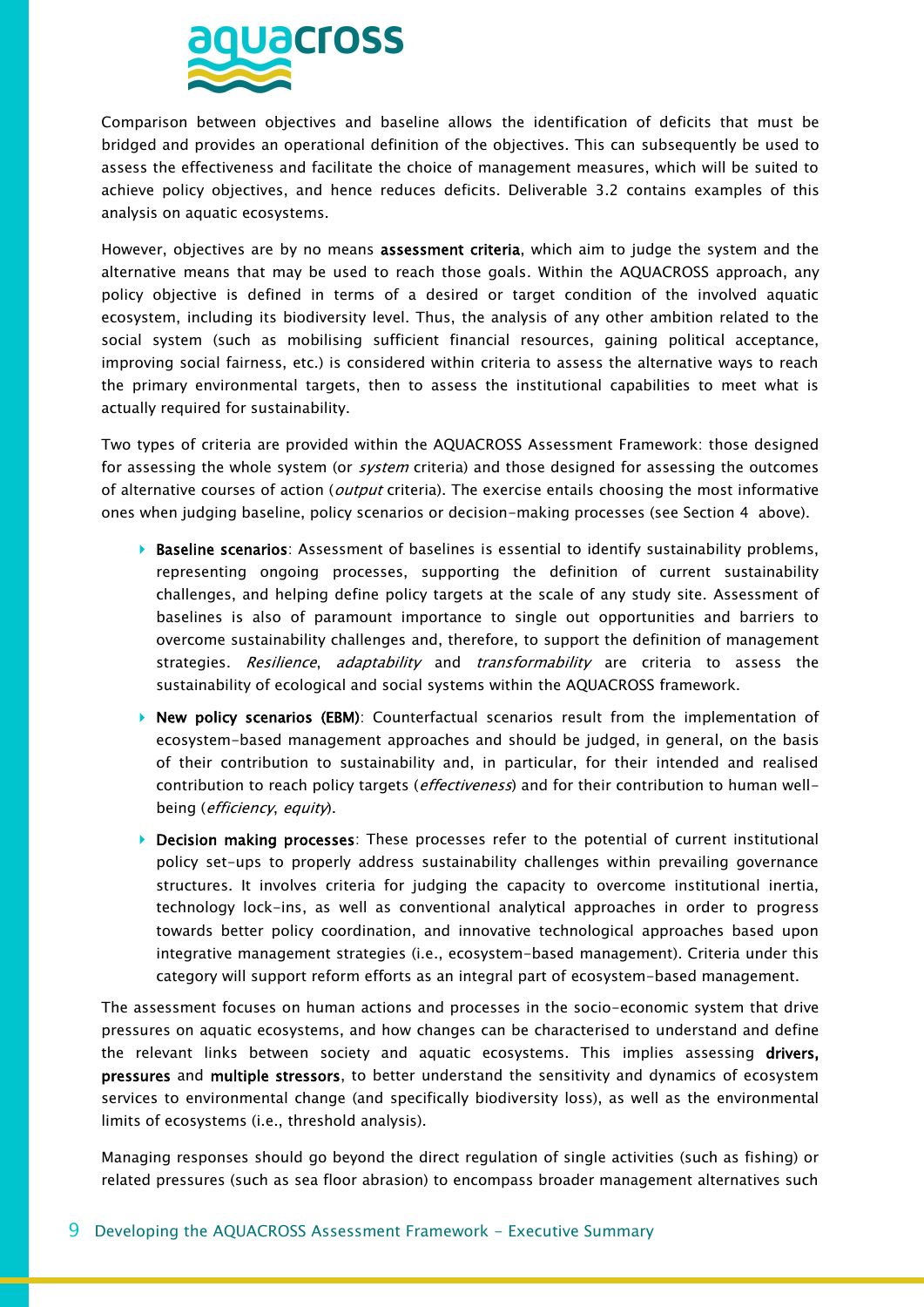

as managing food chains, aquaculture, marine protected areas, incentives, pricing regulations, research, development and innovation, etc. Therefore, having the best understanding of what determines the drivers, as the result of deliberate human decisions, is at least as important as describing the drivers themselves. Understanding drivers is equivalent to ascertaining the individual and collective decisions that result in a certain demand of services provided by biophysical ecosystems (including ecosystems services mediated by biotic processes and abiotic goods and services), at the adequate spatial and temporal scales and at different levels (individual and institutional decisions taken at local, regional and international levels).

Pressures, in turn, are mechanisms (either single or multiple, with cumulative consequences) through which a driver has an effect on the environment. From AQUACROSS' standpoint, significant pressures are those that result in a change in the ecosystem state, which leads to a change in the functioning of that ecosystem, and thus might impact both biodiversity and human welfare.

Identifying clearcut and consistent relationships between social processes, drivers, pressures and ecosystem state, facilitates the identification and selection of indicators and the focus of management options in a coherent way that can be further used to analyse causal links between biodiversity, ecosystem functions and services. Qualitative and quantitative approaches can be used to link drivers with pressures and ecosystem structures.

The analysis and understanding of causalities between biodiversity, ecosystem functions and services dimensions will also build on the Assessment Framework, focusing on required elements for the quantification of the features of biodiversity (from population to communities, habitat types, landscapes and seascapes) required for delivering ecosystem services (i.e., from ecosystem state to human well-being). Information assessed at this stage provides insights on how biodiversityrelated causal links are affected during disturbance and recovery through a suit of metrics, indicators and analytical methods that contribute to the development of management options in aquatic ecosystems.

The assessment of ecosystem services can be approached from the supply side—the potential or capacity of the ecosystem to supply services, whether or not they are used—or the demand side the services people require from ecosystems whether they are actually provided or not. One may say, therefore, that a 'supply side' assessment based on ecosystem capacity considers how the state of the ecosystem would affect the generation of the actually used services and the potential to provide more and better services for present and future generations.

While the capacity of the ecosystem to supply services is tightly contingent on the state of that ecosystem (biodiversity and ecosystem processes and functions), the demand and actual use of services can be decoupled from the state of the ecosystem, as they are a clear outcome of social processes. Deliverable 3.2 includes a wide literature review and illustrations assessing the relationships between aquatic ecosystem state, functions and services.

Yet, the assessment continues ascertaining impacts and responses to enhance the meaningfulness of some economic variables (value, price, cost estimates) in co-decision processes; to assess the added value of ecosystem-based approaches able to recognise the role of multifunctional land management and landscape and seascape patterns on the delivery of aquatic ecosystem services, and to develop options to enhance biodiversity levels and to maintain ecosystem integrity beyond protected areas; as well as to promote the uptake of business opportunities associated with the sustainable management of flows (and stocks) of ecosystem services.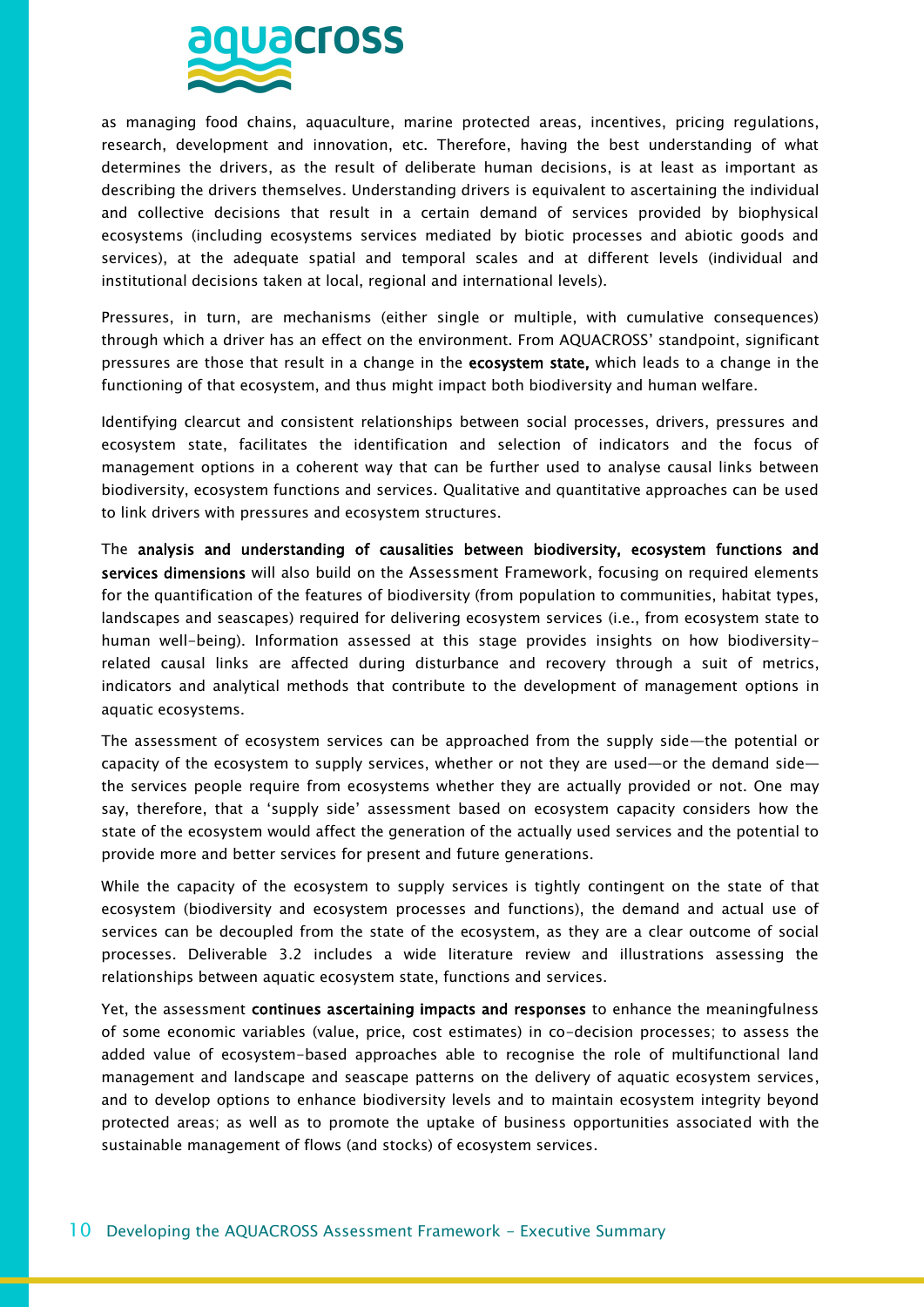

However, while the AQUACROSS architecture provides a conceptual basis for broadly understanding the causal relationships between different components of the system, quantifying the interrelationships between different components requires specific disciplinary inputs, and may involve consideration of tipping points and non-linearities, as well as uncertainties inherent to environmental and social processes (i.e. cross-cutting issues):

- Resilience thinking, critical in the definition of scenarios, but also in the design and implementation of responses to deal with uncertainty and to respond to unexpected changes (as these systems are characterised by non-linear dynamics, complex interactions across scale, self-organisation, etc.), through enhancing diversity and redundancy (not only ecological but also in the social system) and diversity of knowledge and response options and to provide opportunities for learning (e.g., in stakeholder processes) and changing policy directions based on new insights.
- ▶ Uncertainty, linked to the assessment of information/data, and methods and tools required for creating scenarios of trends in drivers and pressures, causal links between biodiversity and ecosystem services delivery, trade-offs between competing objectives, valuations, etc. Particularly, individual and collective decisions are main sources of uncertainties: regarding societal preferences, the estimated effects of management alternatives (which, in turn, entail uncertainties about future socio-economic development, environmental factors that might change or responses of ecological and economic attributes) and the implementation of the chosen management options. Examples are given in Deliverable 3.2.
- $\triangleright$  Dealing with varying spatial and temporal scales related to ecosystem function, services and human benefits, to progress towards adaptive responses. Combining the analytical tools summarised in Deliverable 3.2 and testing them in the application of AQUACROSS case studies will facilitate and enable a standardised approach to consideration of scale issues within the project.
- Data and metrics, reinforcing ongoing processes such as the reporting on SEBI indicators and those used to track Aichi Biodiversity Targets, in order to monitor the progress towards the EU Biodiversity Strategy and other global targets, as well as ensuring coherence with other relevant policy processes. Deliverable 3.2 details data and information flows for analytical purposes required to complete the assessment exercise.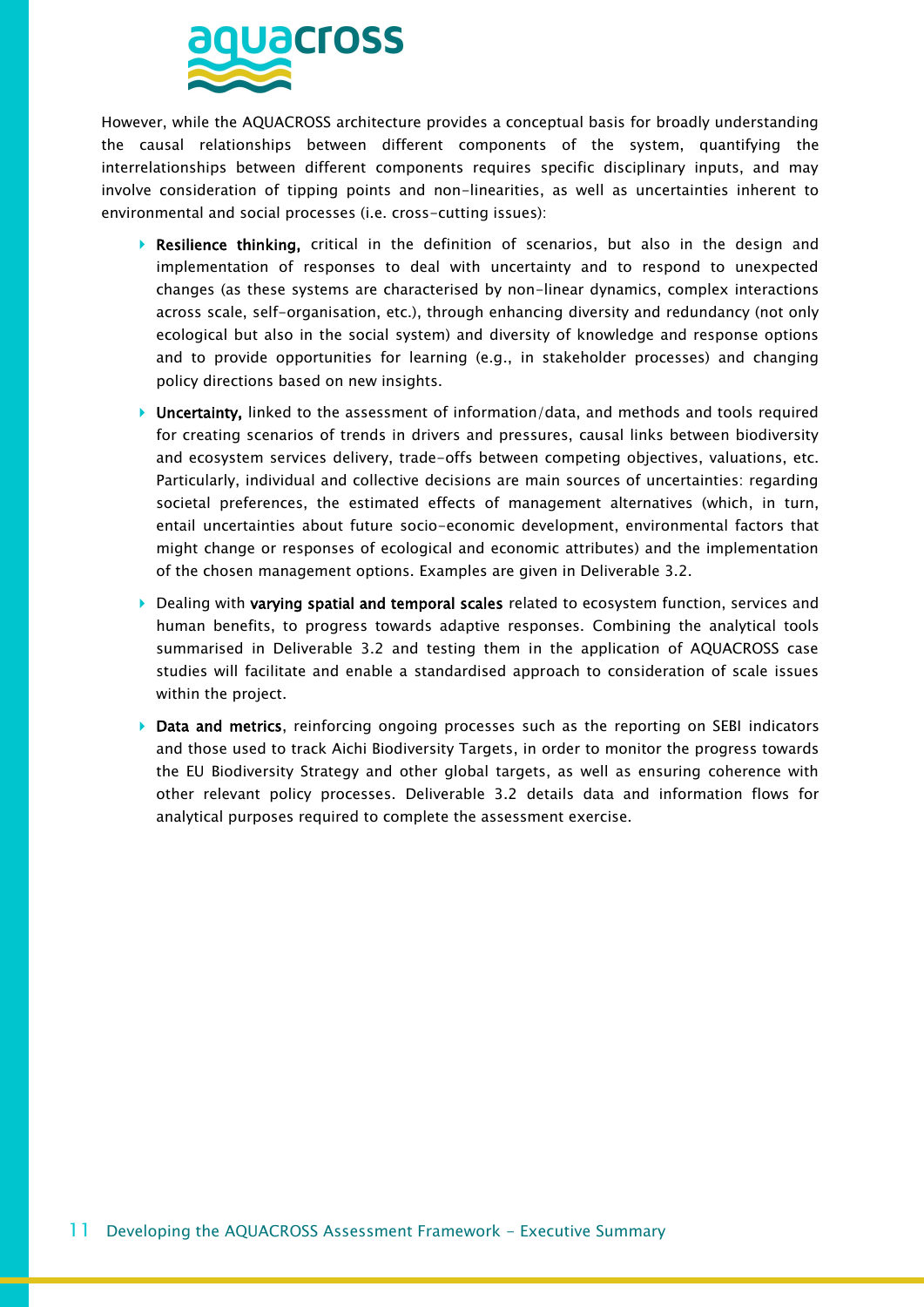

#### Figure 2: AQUACROSS Assessment Framework sequence



## 6 The Way Forward

Unlike other projects, AQUACROSS aims to continuously review and refine this Assessment Framework towards Deliverable 3.3 (Final Assessment Framework). For that purpose, the development of the AQUACROSS Assessment Framework and, therefore, the investigation into the specific elements for assessment, is (i) mindful of the practical challenges to be faced in terms of applicability (e.g., linking policy and science in the three aquatic realms); (ii) makes the most out of existing knowledge to enhance current EBM practice; and (iii) ensures relevance.

The practical application of the Assessment Framework should shed light on a number of questions and issues, such as:

- What are the most relevant drivers affecting aquatic ecosystems? How can the demand for ecosystem services be compared against the ability of aquatic ecosystems to deliver services in a sustainable way?
- $\triangleright$  Are there alternative definitions of drivers and pressures depending on whether the anchorage is on science or policy?
- Given the abundance of information to fill into the different data layers but the relative scarcity of information to understand links between drivers and pressures, a challenge to be addressed is how to move from descriptive to more analytical approaches.
- $\triangleright$  To what extent can knowledge on biodiversity loss, drivers and indicators be adapted, downscaled and made useful for specific applied assessments (i.e., case studies)?
- $\triangleright$  What is the connection between the analysis of drivers and pressures, and the ecological assessment of links between ecosystem functions, services and biodiversity through the assessment of changes in the state of aquatic ecosystems?
- $\blacktriangleright$  How to go beyond the emphasis on indicators (and the constraints of modelling efforts) to analyse causal links between biodiversity and ecosystem services delivery?
- May a convincing storyline about those links be built with weak to no evidence about those links? Should not this approach be caveated?

## 12 Developing the AQUACROSS Assessment Framework - Executive Summary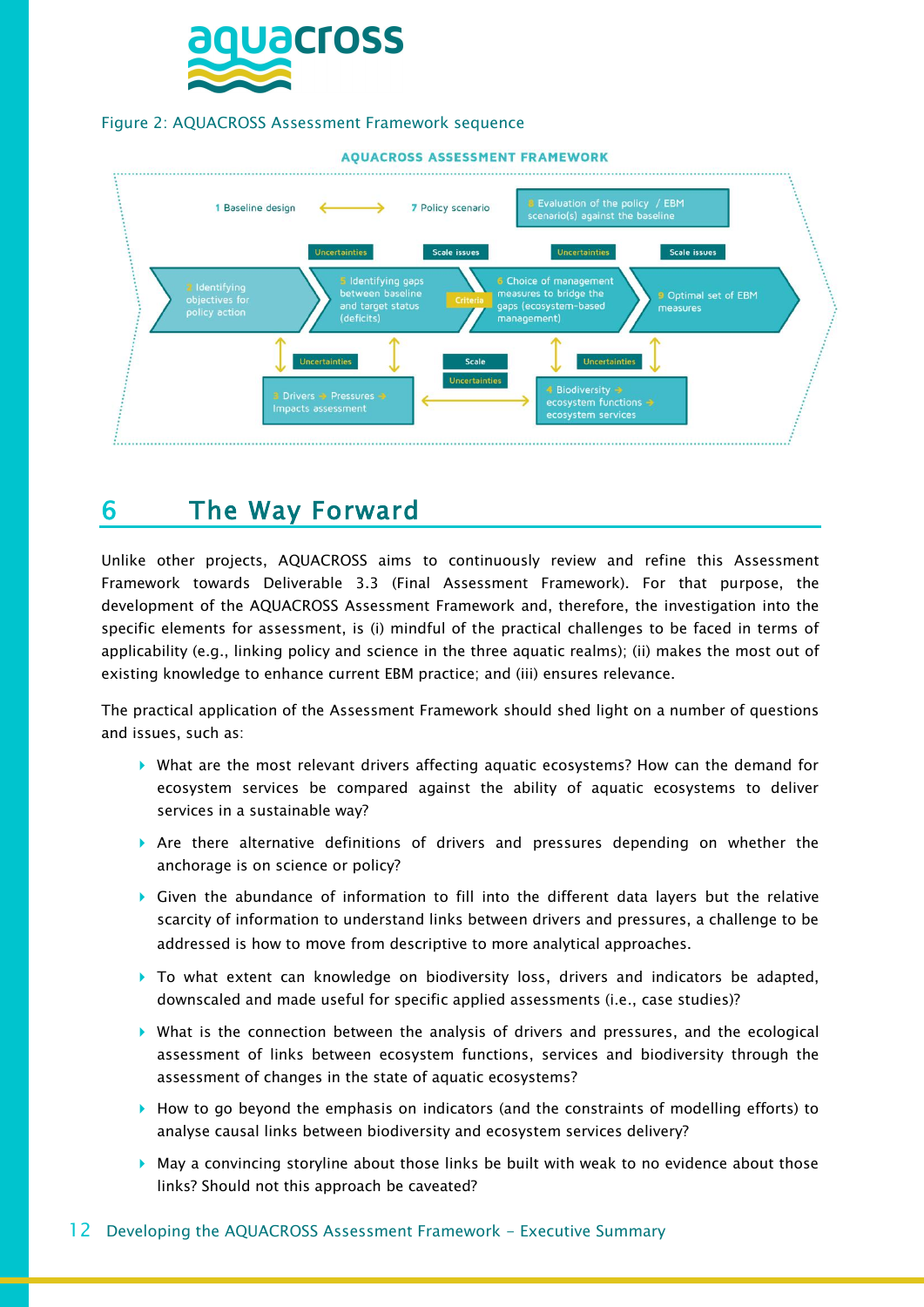

- How could the application of the Assessment Framework shed light on the critical differences between causality and correlation, prediction and forecasting, statistical analysis and scientific knowledge? How can we move from predictive models towards decisionsupport tools but also analysing and not just measuring uncertainty?
- Could the outcomes of the analysis of the above-mentioned causal links be used to actually assess the effectiveness of policy options regarding biodiversity?
- ▶ How do existing models address ecosystem-based management?